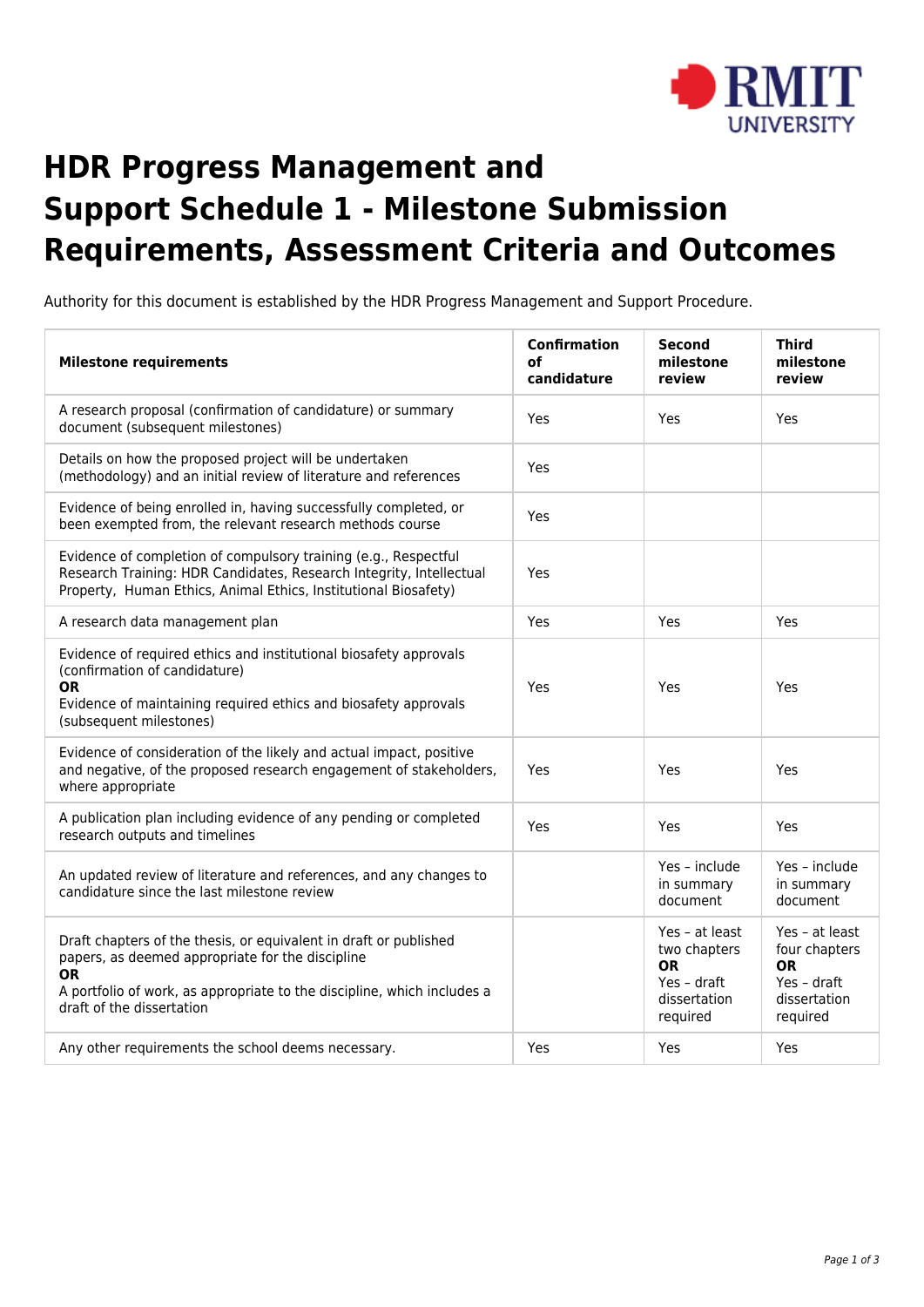The following criteria must be assessed during each milestone review:

| <b>Confirmation of</b><br><b>Candidature</b> | 1. A clear summary of the candidate's aims, methods, theoretical/conceptual framework, as well<br>as the significance, and potential impact of the research<br>2. Evidence that the candidate has begun to adequately reflect on their research framework, and<br>its relationship to the existing body of knowledge<br>3. Evidence that the candidate understands the proposed methodology and has the skills and<br>knowledge needed to undertake the research<br>4. Evidence that the candidate has addressed research integrity requirements, such as a data<br>storage plan, and has obtained ethics and institutional biosafety approvals, if required<br>5. Evidence that the candidate has begun to consider the likely and actual impact, positive and<br>negative, of the proposed research and has engaged with stakeholders, where appropriate<br>6. An indication that the research is original and will produce new knowledge (PhD candidates) OR<br>appropriate to the level of a Master by Research degree in accordance with the Australian<br>Qualifications Framework, including in-candidature research outputs<br>7. A clear and viable schema for completing the degree, including a research plan with a specific<br>timeline for the research program from confirmation to completion. |
|----------------------------------------------|----------------------------------------------------------------------------------------------------------------------------------------------------------------------------------------------------------------------------------------------------------------------------------------------------------------------------------------------------------------------------------------------------------------------------------------------------------------------------------------------------------------------------------------------------------------------------------------------------------------------------------------------------------------------------------------------------------------------------------------------------------------------------------------------------------------------------------------------------------------------------------------------------------------------------------------------------------------------------------------------------------------------------------------------------------------------------------------------------------------------------------------------------------------------------------------------------------------------------------------------------------------------------------------------------------------|
| <b>Second milestone</b><br>review            | 1. Presentation of research outcomes of sufficient quality and quantity to support a coherent and<br>critical account of that work<br>2. Evidence that the candidate has been developing the research and testing their methodology<br>as they progressed<br>3. Evidence that the candidate has addressed research integrity requirements, such as a data<br>storage plan, and has maintained ethics and institutional biosafety approvals, if required<br>4. Evidence that the candidate has a strong understanding of how their research is situated in the<br>existing knowledge of their discipline and/or community of practice, and its relationship to work<br>by the other researchers<br>5. Evidence of the research outputs planned or submitted for the public domain<br>6. A clear and viable schema for completing the degree, including a detailed timeline of the<br>research program from the mid-point to completion.                                                                                                                                                                                                                                                                                                                                                                         |
| <b>Third milestone</b><br>review             | 1. Evidence of a coherent account of the candidate's research and the submission of research<br>outcomes which support their aims and answer their research question/s including potential or<br>likely beneficial impacts arising from the research, such as for stakeholders and/or end-users<br>2. Evidence that the candidate has successfully situated their research within the discipline and/or<br>community of practice and has taken account of other research related to their topic<br>3. Evidence that the candidate has addressed research integrity requirements, such as a data<br>storage plan, and has maintained ethics and institutional biosafety approvals, if required<br>4. Evidence that the research is original and has produced new knowledge (PhD candidates) OR<br>appropriate to the level of a Master by Research degree in accordance with the Australian<br><b>Qualifications Framework</b><br>5. Evidence of research outputs planned or submitted for the public domain including<br>communication of results with key stakeholders and end-users<br>6. A clear path and detailed timeline showing how the thesis/project will be completed in the time<br>between the third milestone review and the submission date.                                                     |